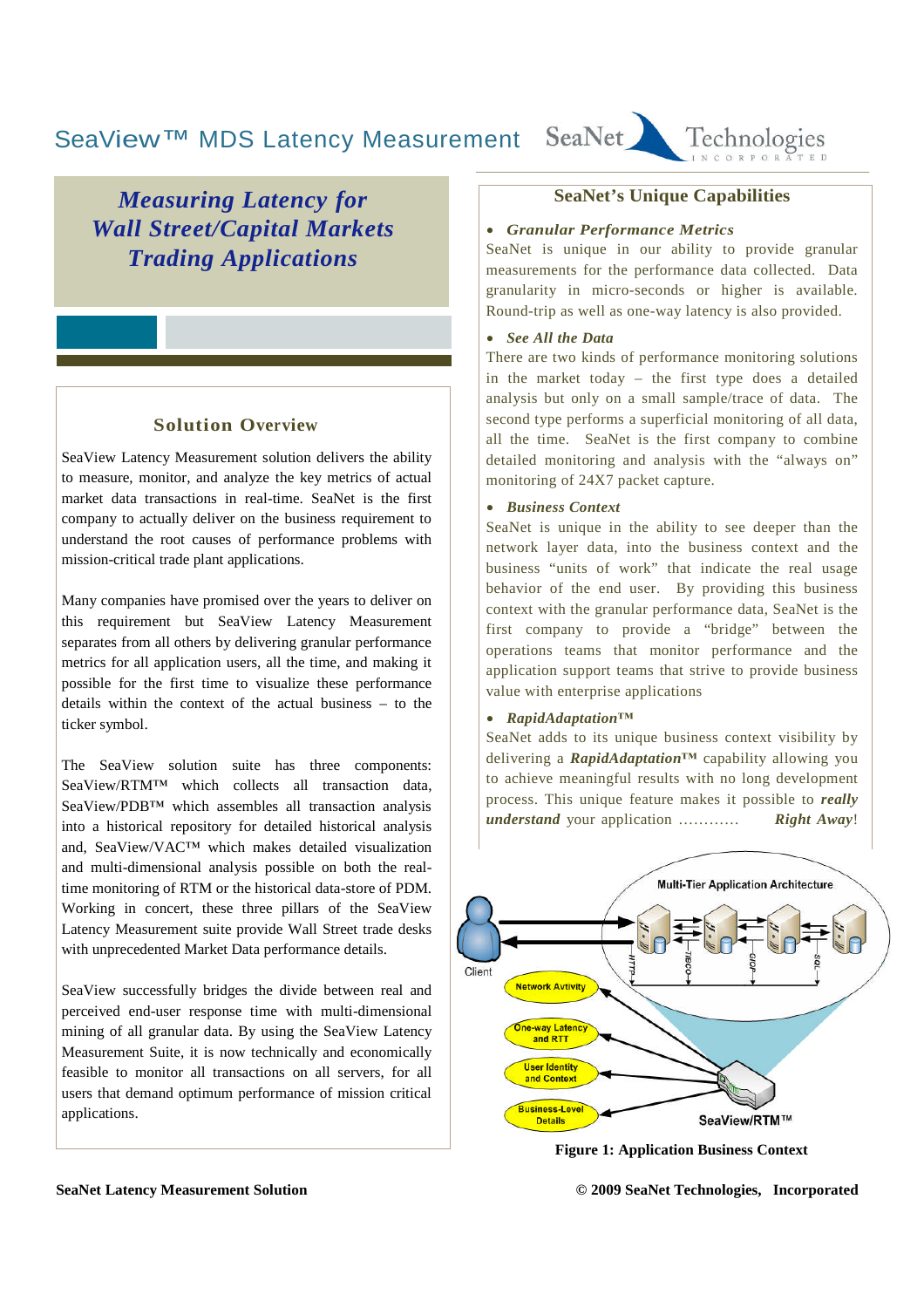#### **SeaView Solution Highlights**

- Centrally deployed passive probe installed as an appliance.
- Agent-less solution allows rapid deployment and requires minimal configuration.
- Actual—not synthetic—network and application performance statistics are captured and analyzed in real-time.
- Continuous auto-discovery of application topology.
- End-to-end measurements for all trading applications, including TCP and UDP from all users.
- Comprehensive alerts and alarms for all types of performance exceptions regardless of the granularity.
- "Mutli-tier Message Stitching" for end to end measurement and reporting.
- Multi-dimensional Visualization of node and transaction performance metrics.
- Customized reporting of real-time and historical performance data.
- Centralized administration through the SeaView Console.





**SeaNet Latency Measurement Solution © 2009 SeaNet Technologies, Incorporated**